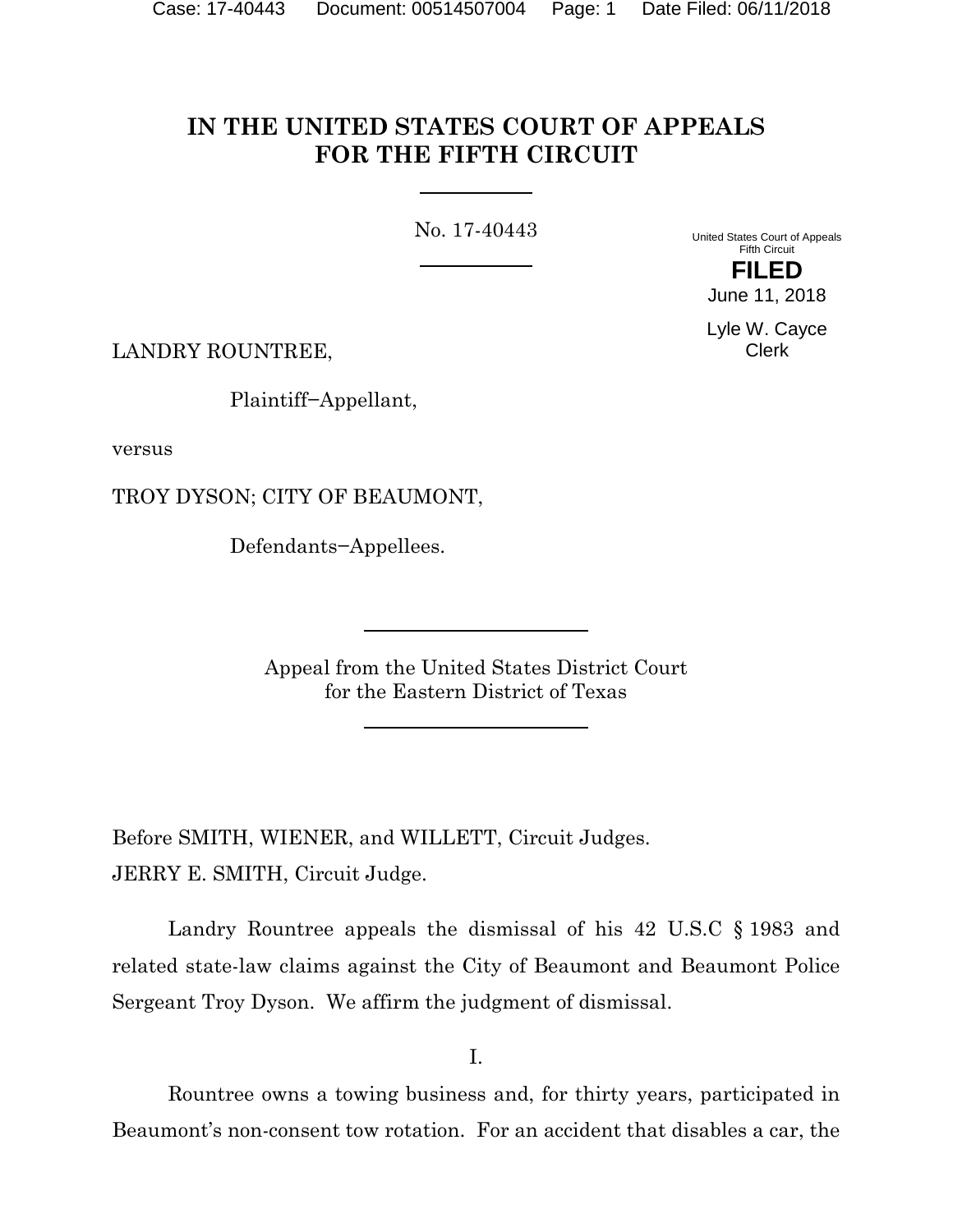#### No. 17-40443

responding police officer calls a company on the rotation list to clear the wreck. While Rountree was on the list, non-consent tows for the Beaumont Police Department made up roughly two-thirds of his annual income.

In December 2013, Beaumont Police Chief James Singletary revoked Rountree's city-issued towing permit. The revocation was ostensibly based on a complaint by a competing tow company, which asserted—truthfully—that three of Rountree's state-issued licenses had lapsed. But Rountree alleges that Singletary, through one of his officers, persuaded the competitor to lodge the complaint. In response to the complaint, Singletary sent Rountree a suspension letter and revoked his permit for two years. Rountree unsuccessfully appealed the suspension to the City Council and Mayor.

Although Rountree's complaint is less than clear on the point, he conceded, in his briefing before the district court, that a city permit is not required for all towing in Beaumont. Rather, "a permit is only required for certain tow jobs where police require the tow." In other words, the permit is part of the city's process for choosing which vendors it hires to tow wrecked cars.

In March 2014, one of Rountree's customers called him to an accident. Because his permit remained suspended, Rountree could not tow the customer's vehicle. Instead of towing the wreck himself, Rountree called a permitted tow truck to assist. While Rountree was on the scene, Dyson arrived and ordered Rountree to leave. When Rountree refused, Dyson arrested him for violating a city ordinance that forbids a tow driver from stopping within one thousand feet of an accident without a valid tow-truck permit. The charge was eventually dismissed.

In January 2016, Rountree sued the city and Dyson in state court under § 1983 and related state law. The defendants removed. Following a round of motions to dismiss, the magistrate judge, acting as the district court by consent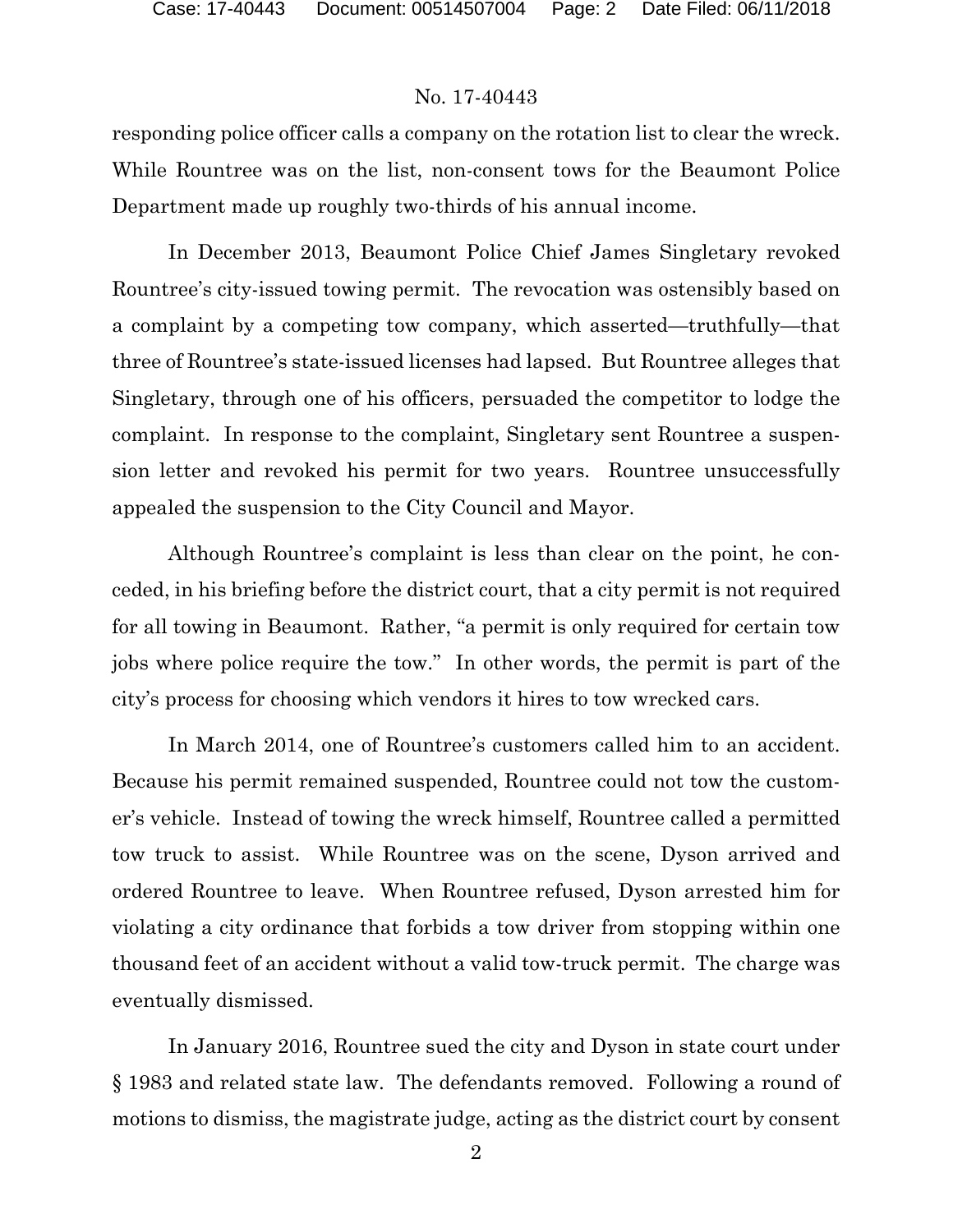l

#### No. 17-40443

under 28 U.S.C. § 636(c), dismissed all of Rountree's claims in a thorough opinion. This appeal followed.

#### II.

Rountree contends that the district court erred in dismissing his claims against the city. He describes the dismissal as "*sua sponte*" because, although the city moved to dismiss and Rountree responded on the merits, Rountree amended his complaint while the city's motion was pending. That amendment, to Rountree, "nullified" the pending motion to dismiss. Therefore the court could not have done what it claimed to do—dismiss Rountree's claims on motion by the city—and must have acted *sua sponte*.

Rountree is mistaken. As explained in a treatise, and reiterated by several district courts in this circuit, "defendants should not be required to file a new motion to dismiss simply because an amended pleading was introduced while their motion was pending."<sup>[1](#page-2-0)</sup> Rather, "[i]f some of the defects raised in the original motion remain in the new pleading, the court simply may consider the motion as being addressed to the amended pleading."[2](#page-2-1) Accordingly, the court acted within its discretion when it considered the city's motion before dismissing the amended complaint.

Rountree's second theory is that the court should not have dismissed Rountree's class-of-one equal protection claim for suspension of his permit.<sup>[3](#page-2-2)</sup>

<span id="page-2-0"></span><sup>1</sup> 6 CHARLES ALAN WRIGHT & ARTHUR R. MILLER, FED. PRAC. & PROC. CIV. § 1476 (3d ed. updated Apr. 2018).

<span id="page-2-1"></span><sup>2</sup> *Id.*; *see also Mire v. Bd. of Supervisors of La. State Univ.*, No. 15-6965, 2016 WL 4761561, at \*2 (E.D. La. Sept. 13, 2016); *Davis v. Dallas Cty.*, 541 F. Supp. 2d 844, 848 (N.D. Tex. 2008).

<span id="page-2-2"></span><sup>&</sup>lt;sup>3</sup> In recounting the facts underpinning this dispute, Rountree asserts that, in addition to the suspension, he was assessed fines, and he suggests that the city has failed to fine other tow companies for similar violations. But his legal argument focuses exclusively on the length of his suspension, and any contention concerning the fines is therefore forfeited. Even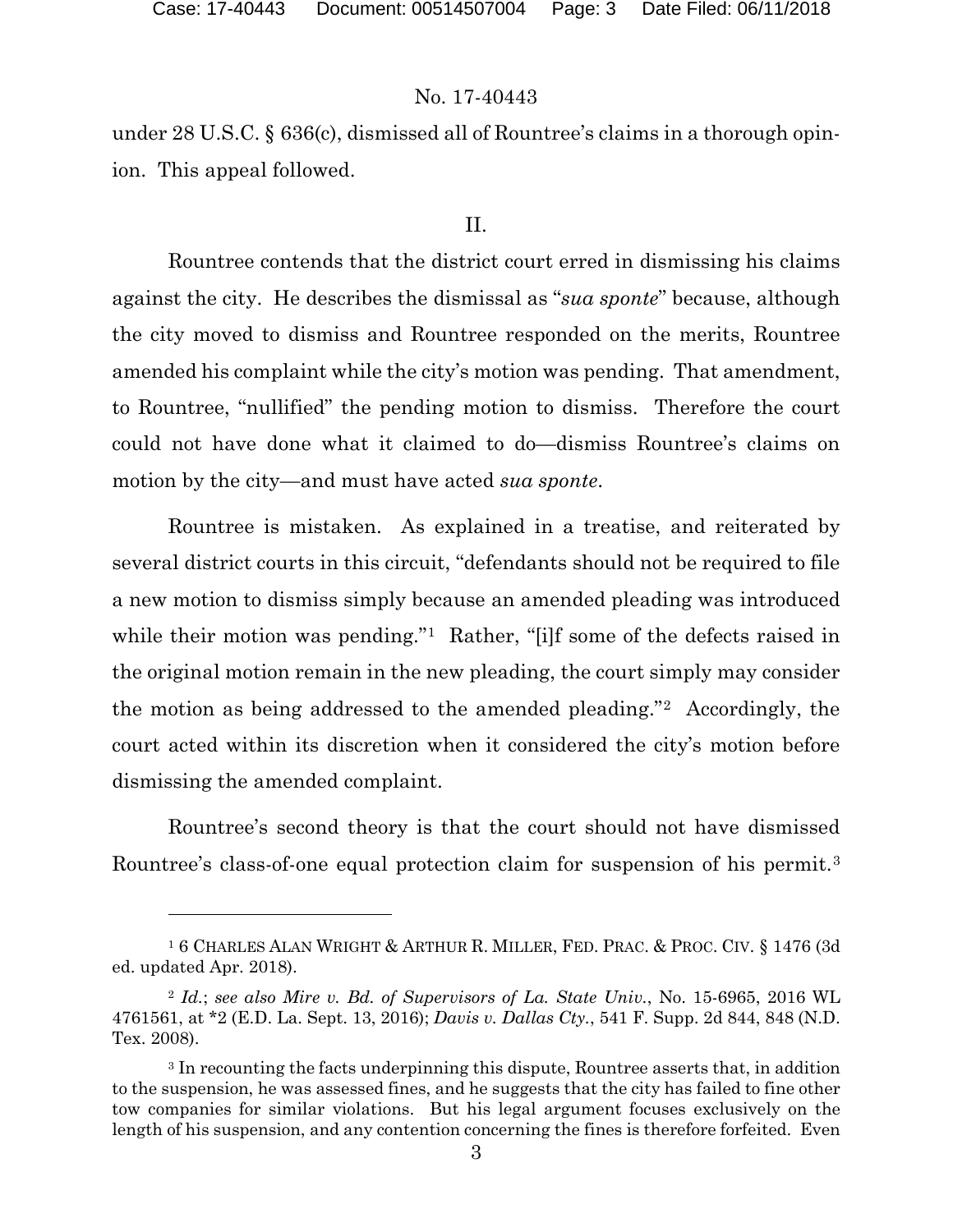## No. 17-40443

As noted, a city permit is not required for general, private tows; a permit is merely required to be on the city's non-consent tow list. Class-of-one claims are inapposite "to a local government's discretionary decision to include or not include a company on a non-consent tow list." *Integrity Collision Ctr. v. City of Fulshear*, 837 F.3d 581, 586 (5th Cir. 2016) (quotation marks omitted).

Though *Integrity* did not directly address the decision to *revoke* a tow driver's non-consent towing permit (thereby removing him from the list), its reasoning extends here. "[A] class-of-one equal-protection claim is unavailable in a public employment context," and "[t]hat conclusion logically applies as well to a local government's discretionary decision to include or not include a company on a non-consent tow list."[4](#page-3-0) It "would be incompatible with the discretion inherent in the challenged action" to "allow[] equal protection claims on such grounds."[5](#page-3-1) 

Employment decisions "involve discretionary decisionmaking based on a vast array of subjective, individualized assessments,"[6](#page-3-2) so "a city's decision to purchase services from private companies for its non-consent tows" can include "factors that are not reasonably measurable, such as reputation, personal experience, and the particularities of how the city wishes to operate its non-consent tow program."[7](#page-3-3) And, it would be incompatible to allow an equal protection

 $\overline{a}$ 

if Rountree had adequately briefed an equal protection challenge to the fines, the district court correctly concluded that the claim fails. *See Engquist v. Ore. Dep't of Agric.*, 553 U.S. 591, 604 (2008) ("[A]llowing an equal protection claim on the ground that a ticket was given to one person and not others, even if for no discernible or articulable reason, would be incompatible with the discretion inherent in the challenged action.").

<span id="page-3-3"></span><span id="page-3-2"></span><span id="page-3-1"></span><span id="page-3-0"></span><sup>4</sup> *Integrity*, 837 F.3d at 586 (quotation marks omitted). "A city is a consumer of towing companies' services when it contracts for non-consent tows." *Id.* at 587 n.3.

<sup>&</sup>lt;sup>5</sup> *Id.* at 586 (quotation marks omitted).

<sup>6</sup> *Id.* at 587 (quoting *Engquist*, 553 U.S. at 603).

<sup>7</sup> *Id.*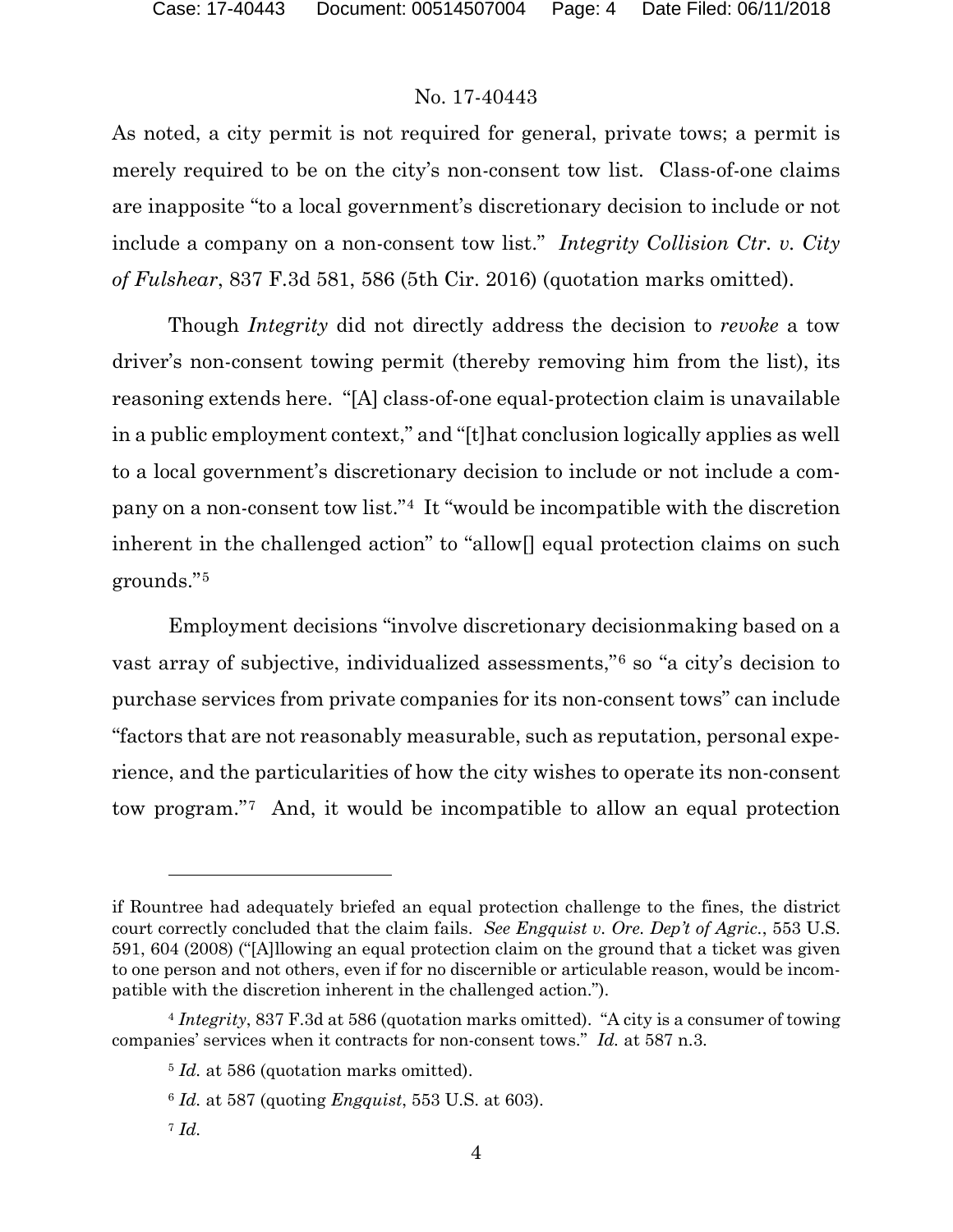$\overline{a}$ 

#### No. 17-40443

claim on the ground that one person received a discretionary punishment and another did not,[8](#page-4-0) "even if for no discernable or articulable reason." *Engquist*, 553 U.S. at 604 (employing a hypothetical about the issuance of speeding tickets).[9](#page-4-1) It thus makes sense to extend *Integrity* here. If a city has the discretion to choose from whom it contracts private services, then it must equally retain the discretion to choose when to terminate such relationship.

Alternatively, Rountree's equal-protection claim fails because he did not sufficiently allege that he has been treated differently from others similarly situated.[10](#page-4-2) His complaint generally alleges that other similarly situated individuals were treated differently, but he points to no specific person or persons and provides no specifics as to their violations.[11](#page-4-3) Though we take factual

Additionally, Rountree was cited for a fourth violation wherein he "refused to allow Officer[s] . . . to inspect records of vehicles towed at" his facility in compliance with Section 6.08.006(b)(3) of the City Ordinances. Rountree does not contend that any other driver had this additional violation of refusing to permit inspections as required by law. That additional

<span id="page-4-0"></span><sup>8</sup> Beaumont vests the chief of police with the "sole discretion" to determine whether a substantial violation occurred. BEAUMONT, TEX., ORD. § 6.08.005(b).

<span id="page-4-1"></span><sup>&</sup>lt;sup>9</sup> Of course, an allegation "bas[ed] o[n] race or sex would state an equal protection claim, because such discriminatory classifications implicate basic equal protection concerns." *Engquist*, 553 U.S. at 604; *accord Integrity*, 837 F.3d at 588 n.5. Nothing here should be read to suggest otherwise.

<span id="page-4-2"></span><sup>&</sup>lt;sup>10</sup> A class-of-one equal-protection claim requires the plaintiff "show that (1) he or she was intentionally treated differently from others similarly situated and (2) there was no rational basis for the difference in treatment." *Lindquist v. City of Pasadena*, 669 F.3d 225, 233 (5th Cir. 2012) (citing *Vill. of Willowbrook v. Olech*, 528 U.S. 562, 564 (2000)).

<span id="page-4-3"></span><sup>11</sup> Rountree generally purports that "when other companies had similar violations, nothing was done to address them." Rountree notes that Gregory Stanley, who filed the complaint against Rountree, let his storage lot license lapse and was not suspended. Stanley, however, is not an apt comparator, both because he had only one license lapse (not multiple like Rountree) and because he had no complaint filed against him. The police department is only required to investigate "complaints arising from reported violations." BEAUMONT, TEX., ORD. § 6.08.005(a). Thus, Rountree needed to point to other tow-truck operators who had license lapses *and* had complaints filed. *See Lindquist*, 669 F.3d at 234–35 (rejecting as equal comparators persons who were not implicated by the relevant ordinance); *Beeler v. Rounsavall*, 328 F.3d 813, 816–817 (5th Cir. 2003) (rejecting as an equal comparator someone who applied to *renew* permits where the plaintiff had applied for a *new* permit).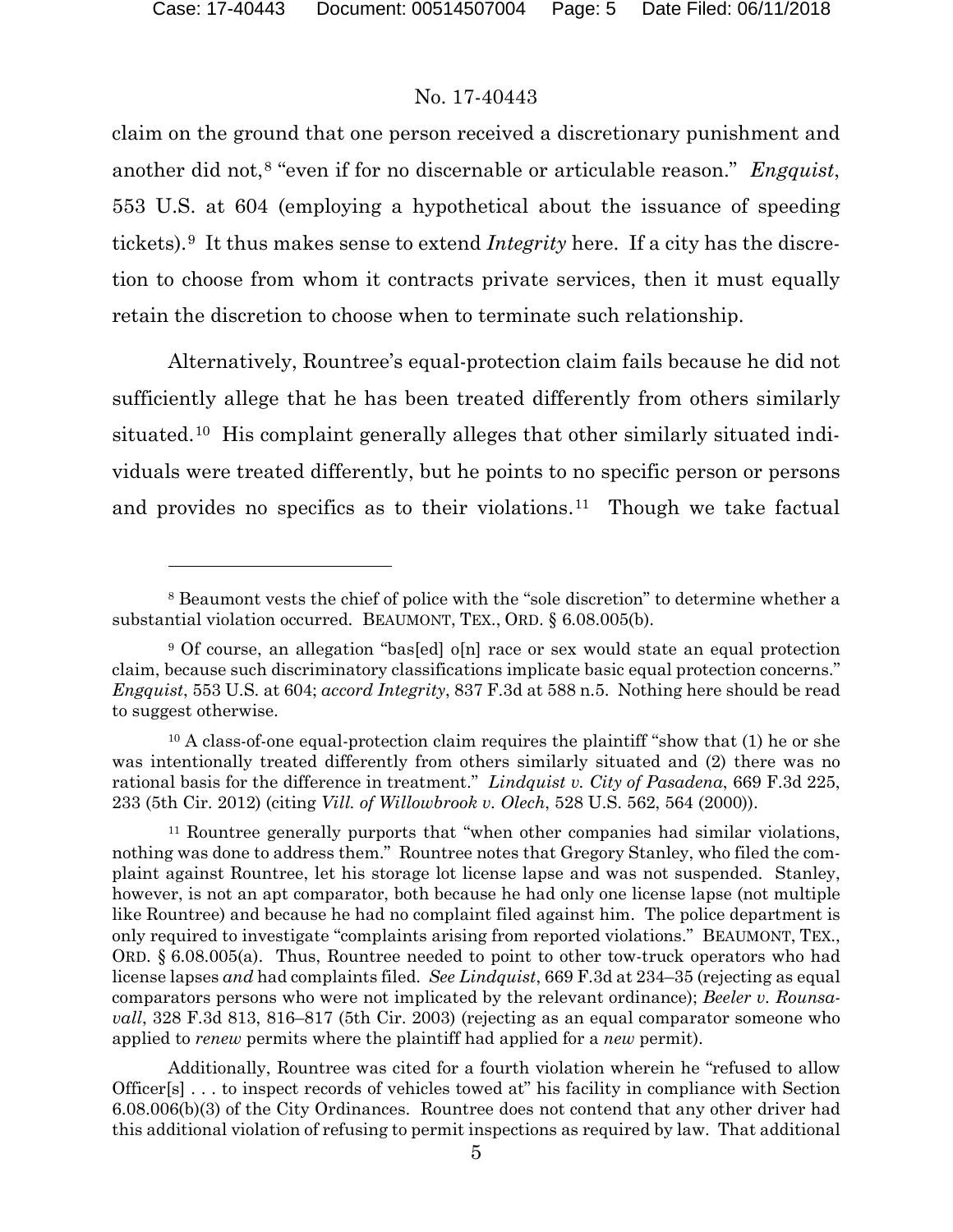## No. 17-40443

allegations as true at the Federal Rule of Civil Procedure 12(b)(6) stage, "[t]hreadbare recitals of the elements of a cause of action, supported by mere conclusory statements, do not suffice." *Ashcroft v. Iqbal*, 556 U.S. 662, 678 (2009). An allegation that others are treated differently, without more, is merely a legal conclusion that we are not required to credit.<sup>12</sup> Rountree's equal protection claim fails.

Finally, Rountree challenges the dismissal of his false-arrest claim against Dyson, who is "entitled to qualified immunity unless there was no actual probable cause for the arrest" and he was "objectively unreasonable in believing there was probable cause for the arrest." *Davidson v. City of Stafford*, 848 F.3d 384, 391 (5th Cir. 2017). Crucially, "[t]his probable cause may be for any crime and is not limited to the crime that the officers subjectively considered at the time they perform an arrest." *Id.* at 392.

Dyson cites Beaumont City Ordinance Section 6.08.006(a)(1), which provides, "All tow truck operators shall . . . [o]bey all lawful orders given by any police officer and not in any manner interfere with any police officer in the performance of his/her duty." Violating that is a misdemeanor. *See* BEAU-MONT, TEX. ORD. § 6.08.007(a). Rountree admits in his complaint that Dyson ordered him "to move his tow truck and leave the scene," but Rountree "declined to follow the sergeant's direction to leave the scene." In his briefing, Rountree does not discuss Section 6.08.006(a)(1) or make any argument that Dyson would have been objectively unreasonable in believing his order to be lawful. Accordingly, because Rountree did not obey Dyson's apparently lawful

l

violation could rationally account for any perceived disparities in treatment.

<span id="page-5-0"></span><sup>12</sup> *In re Great Lakes Dredge & Dock Co.*, 624 F.3d 201, 210 (5th Cir. 2010) ("We do not accept as true conclusory allegations, unwarranted factual inferences, or legal conclusions.") (internal quotation marks omitted); *Iqbal*, 556 U.S. at 679 ("While legal conclusions can provide the framework of a complaint, they must be supported by factual allegations.").